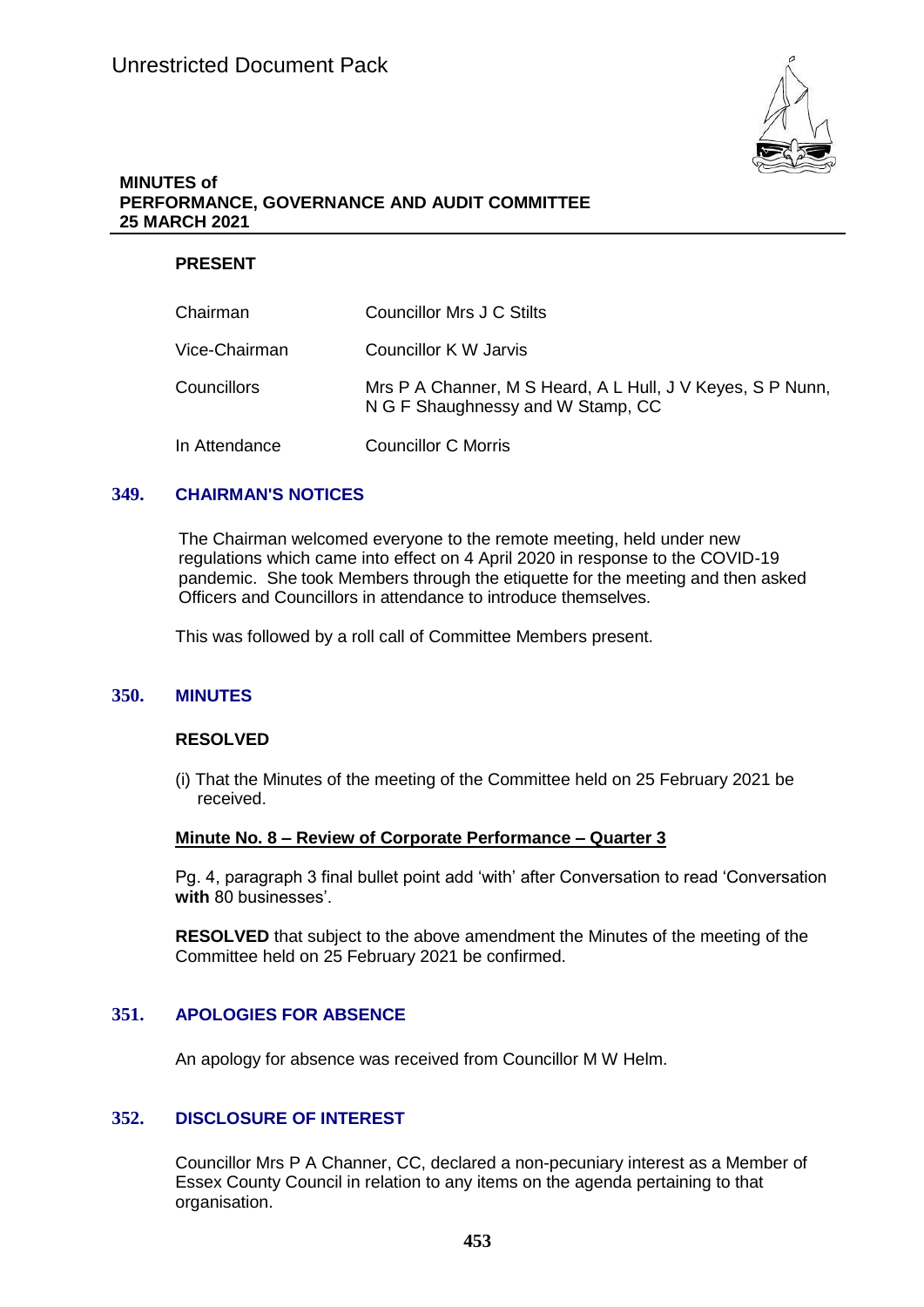## **353. PUBLIC PARTICIPATION**

No requests had been received.

# **354. EXTERNAL AUDIT FEES UPDATE**

The Committee received a verbal update on External Audit Fees from the Director of Resources. He reminded the Committee that a briefing had been circulated to all Members covering the outcomes from a meeting on 16 March 2021with the Public Sector Audit Appointments Limited (PSAA), the Chairman and Vice-Chairman of the Performance Governance and Audit Committee together with the Director of Resources.

He then summarised the headline issues from that meeting:

- Following discussions with the External Auditors the fee originally set at £100,00 had now been reduced to £88,500.
- That £6,000 of that reduction related to the delay in implementation of a new accountancy standard. That charge will now apply in the following year when the accounting standard comes into force.
- That of the £15m grant from central government in respect of audit fees the Council could anticipate an allocation of circa £12,000. This was a crude estimate based on population statistics.
- That PSAA recognised significant changes to the audit market taking place and that original scale fees would need to increase. They will be conducting independent research to determine what represents a reasonable fee variation.
- That the PSAA had not yet looked at 2020/21 audit fees, however, the Council had conveyed its concerns regarding the fee levels.
- In terms of the process for approving the fees, once the audit was completed towards the end of this calendar year External Audit will submit the proposals to the PSAA. The PSAA will question auditors as appropriate on fee variations, seek further information and may request to review audit files if required.
- Finally, the PSAA will speak to the Council again to check if it has any further concerns/queries before making a final decision.

## **355. INTERNAL AUDIT REPORTS - PROGRESS; FOLLOW-UP OF RECOMMENDATIONS AND PAYROLL AUDIT**

The Committee considered the report of the Director of Resources and associated appendices that covered three reports from the Internal Auditors BDO LLP namely, the *Progress Report*; the *Follow-up of Recommendations Report* and the *Payroll Audit report*.

The Chairman introduced the reports and deferred to the Internal Audit Manager to present the detail. She took the Committee through the *Progress Report* that summarised Internal Audit's progress against the 2020/21 internal audit plan. The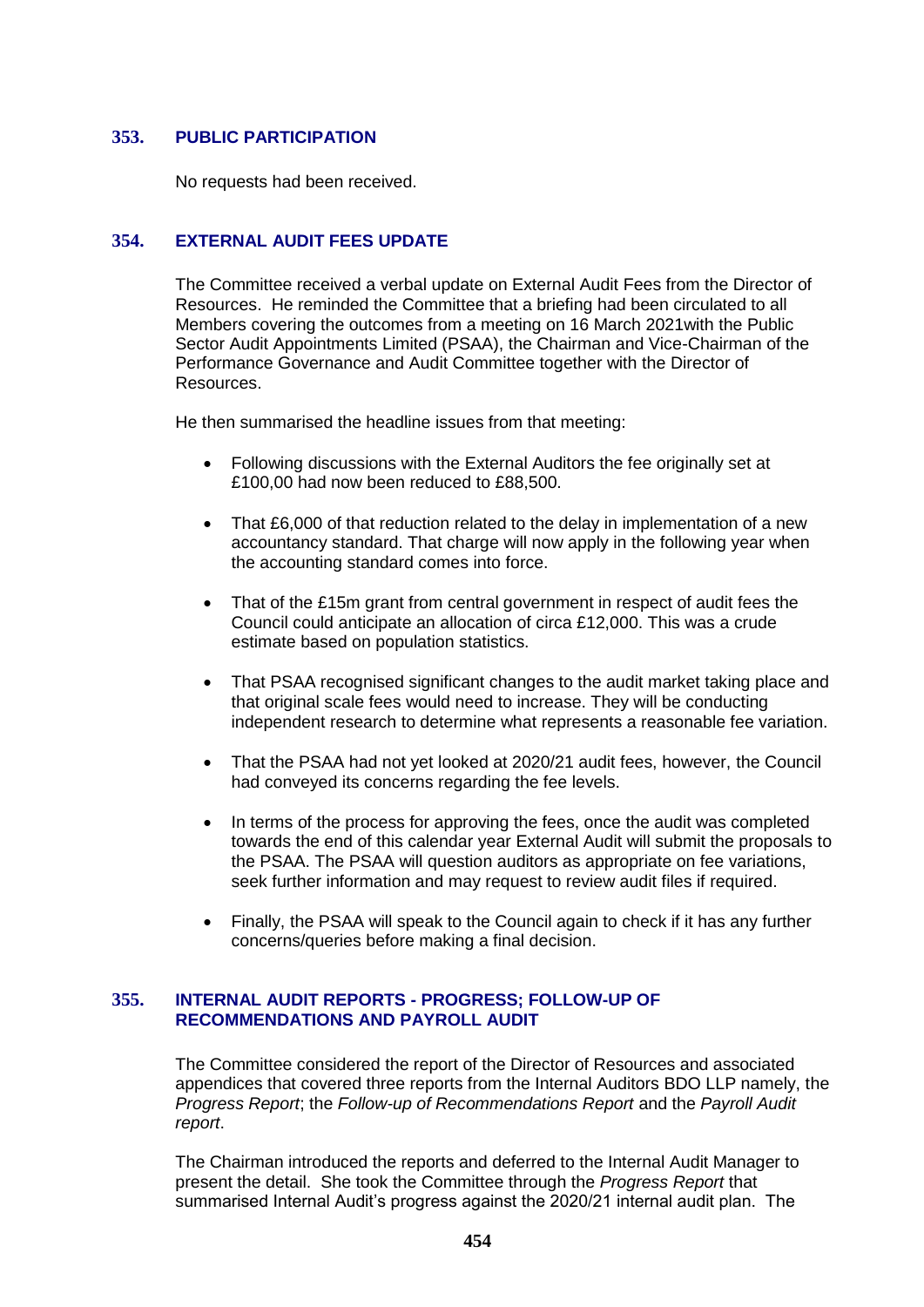*Payroll Audit* report was finalised since the last committee and on today's agenda, the *Knowledge Management Audit* was underway and audits on *Housing Needs and Affordable Housing* together with *Management of Property* were in the planning stage. The *Annual Plan* for next year had been approved at the last meeting and work on that was in the planning stage to be reported at the meeting on 29 July 2021. .Internal Audit was also on track to deliver its *Internal Audit Report* ahead of Internal Audit opinion, this would be considered at the meeting on 29 July 2021.

The *Follow-up of Recommendations* report had one recommendation relating to flood risk management which had been implemented and one overdue on Building Control. The remaining recommendations on the table were not yet due for completion. The Specialist Services Manager then provided an update regarding the overdue Building Control recommendation which was largely due to capacity issues and the impact of COVID. Currently two staff members covered this area and a new staff member was due to start in May 2021. This would free up the Senior Specialist to complete the actions required. In response to a query from Councillor Heard regarding the completion date it was clarified that work would be completed by the end of September 2021, which was a realistic timeline.

The Internal Audit Manager then presented the *Payroll Audit* report which had a level of assurance of substantial in both design and operational effectiveness. This included a review of starters, leavers, overtime claims, Member expenses and allowances. The report was positive with no significant weaknesses found.

A query was raised by Councillor Nunn regarding two staff leavers who were paid the annual increase which had not been approved until after their leaving date. Officers clarified that procedures had been followed in accordance with the national pay award. It was agreed that the wording in the report on page 28 be changed with reference to 'Council' removed and replaced by 'Officers' to clarify the decision makers in this instance.

There being no further discussion the Chairman moved the recommendations, to include the amendment to the report under recommendation (iii) as outlined above and these were seconded by Councillor Nunn. She then put the recommendations to the Committee and they were agreed by assent.

**RESOLVED** by assent that the Committee considered, commented and approved the:

- (i) Internal Audit Progress Report March 2021 at Appendix 1;
- (ii) Follow-up of Recommendations Report March 2021 at Appendix 2, and,
- (iii) the Payroll Audit Report February 2021 at Appendix 3 with the amendment to page 28 removing reference to the 'Council' and replacing it with 'Officers'.

### **356. ANNUAL AUDIT SUMMARY LETTER ON THE 2019/2020 EXTERNAL AUDIT**

The Committee considered the report of the Director of Resources that provided the Performance, Governance and Audit Committee with the audit summary letter from Deloitte LLP, the Council's External Auditor, for the audit of the 2019/20 financial year, attached at Appendix 1.

The Chairman introduced the item and deferred to the Audit Partner from Deloitte LLP to present the detail. The Audit Partner reported that this was the annual audit letter summarising all the audit reporting to this committee previously, amalgamated into an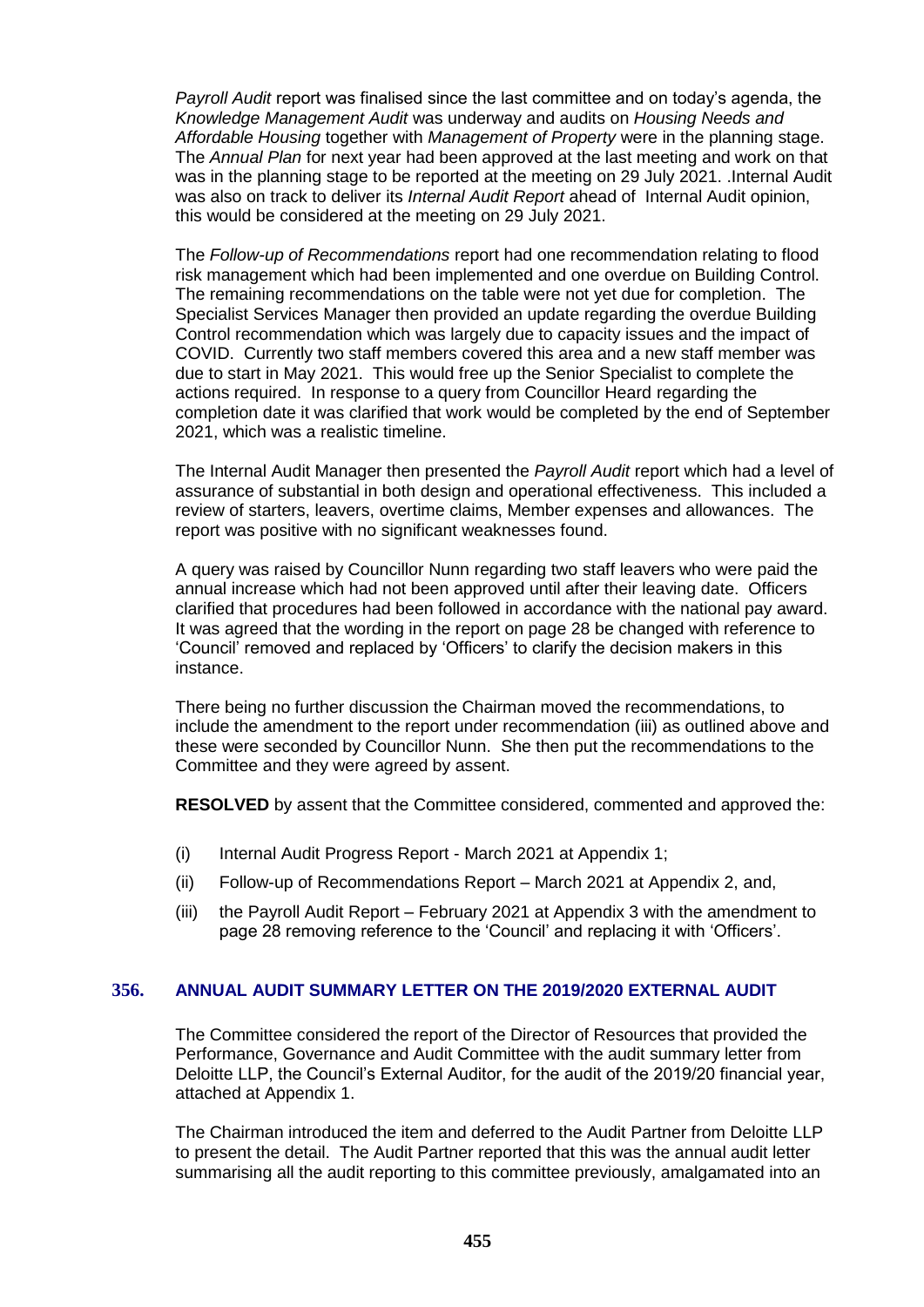executive summary for ease of access. He advised that it contained nothing new in terms of conclusions or findings to date.

The Chairman moved the recommendation in the report and this was seconded by Councillor Jarvis.

In response to questions raised Officers reported the following:-

- That the concerns around valuations of property assets had been covered previously and appropriate actions taken. External Audit (EA) found variations two years in a row that elevated this area to a significant audit risk. EA then extended the work, working with the Council and the valuers to determine the cause and look at historical valuations. External Audit were now satisfied all was now in order. Officers had met with the valuers to review the process. An approval timetable had been agreed that ensured sufficient checking time for a robust review of information received to take place as part of the process and expectations were clear on both sides. The valuations for this year had already been submitted to the valuers. Further External Audit recommendations around this area would be picked up with officers during the course of the next audit.
- That a detailed analysis of additional audit fees had been submitted to the Council. These were largely due to the increased risk on a number of individual balances as a result of COVID. For example, potential increased risks caused by remote working and the possibility of not following procedures; delays in receipt of supplies, etc. As a result, External Audit had to develop a new set of procedures to take account of these in the audit which resulted in additional fees.
- That ultimately the PSAA would have the final say on audit fee levels, however, taking into consideration the amount of additional work undertaken by the External Auditor the Senior Management was satisfied the service represented value for money.

There being no further queries the Chairman put the recommendation to the Committee and it was agreed by assent

**RESOLVED** by assent that the Committee considered and reviewed the content of the letter.

### **357. STAFF SURVEY HEADLINE RESULTS**

The Committee considered the report of the Director of Strategy Performance and Governance that updated Members on the recent staff survey results and gathered Committee feedback on the associated action plan at Appendix A, that had been put together by the Management team.

The Chairman introduced the report and deferred to the Programmes, Performance and Governance Manager to present the detail. She advised that the report was presented to the Committee as an update on the recent staff survey, which ran between September and November 2020. This was the second year that the survey had been run internally, affording the opportunity to now benchmark year on year.

She drew Members attention to section 3.2, that showed a good response rate of 72%, and overall the responses to the survey represented a positive increase in staff satisfaction between 2019 and 2020. Additional questions were included this year around the impacts of COVID on staff and preferences for future ways of working, which have also been fed into associated workstreams. Section 3.3 showed the areas where staff satisfaction had increased, and also where it was at its lowest.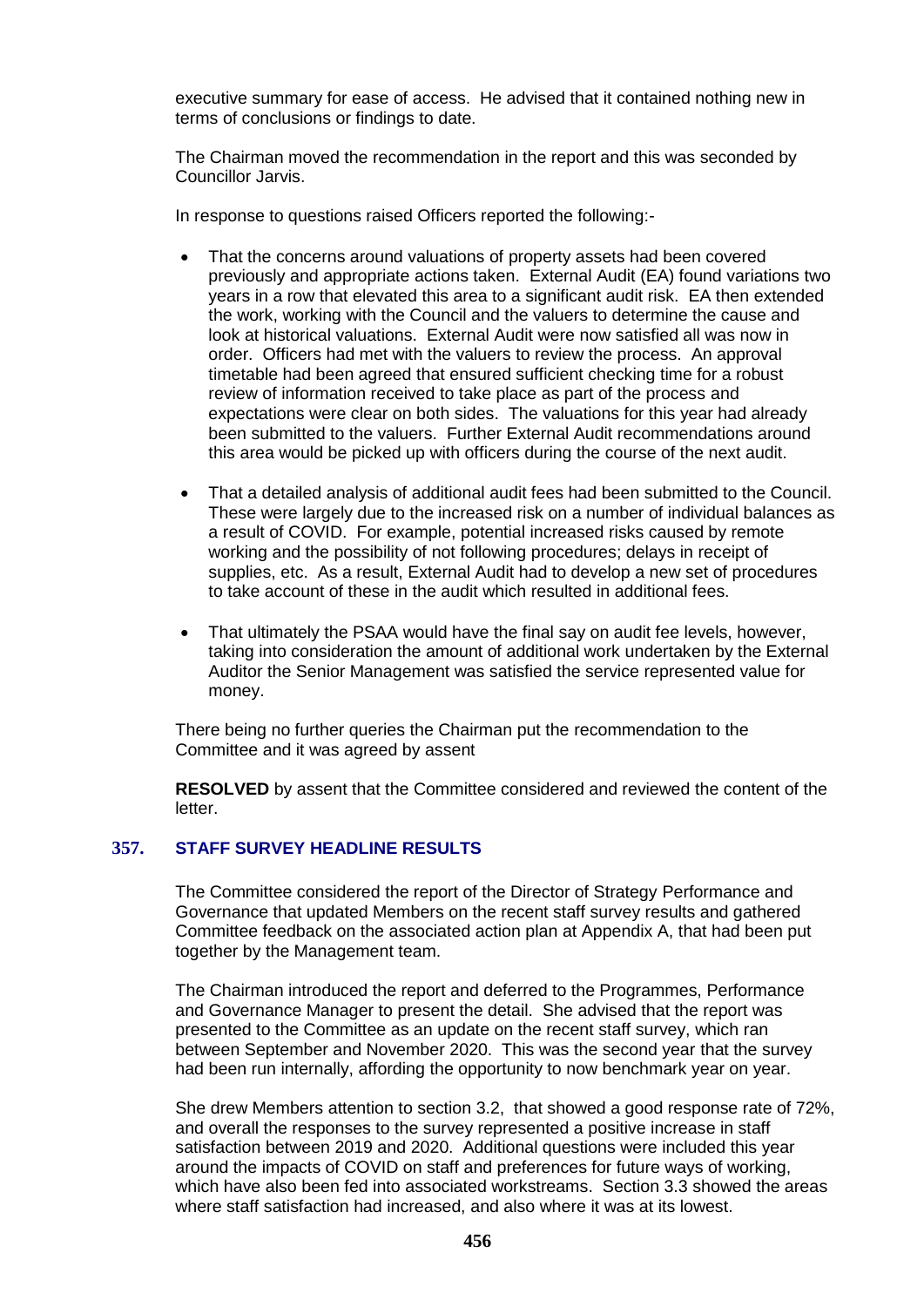In response to this, the Extended Leadership Team met in January 2021 to review the full results, together with feedback, and identified an Action Plan to address some of the staff concerns. The Action Plan is attached at Appendix A to give Members reassurance that staff feedback was being addressed and the high level actions taken. Behind this, detailed action plans and areas of responsibility had been identified, in order to implement the plan operationally. The Communications Team and the internal 'One Team' champions have also been working on turning the plan into a format of 'you said, we did' to be launched shortly to staff.

Officers responded to questions as follow:-

- That the Management Team Workshop to review the full analysis and trends on feedback was held in January 2021, not 2020.
- That the Action Plan would address the problem areas highlighted in the feedback. A key action will be to unbundle the low satisfaction rates around workload to determine the extent of the impact of COVID and/or determine whether there were organisational structure issues impacting the low rates.
- That a further 8 roles had been appointed to in Service Delivery that had not been in place when the survey was completed. These had relieved some of the pressure and staff would continue to monitor resource levels.
- That the performance management process was working well and with the recent refresh of the Corporate Plan, a clear vision had been set for the organisation. The Golden thread from Corporate Plan to Service Plans to Individual Staff Objectives was working well. Staff appraisals to set individual objectives, determine training needs and explore development opportunities had taken place despite the pandemic. The Council, through this process, was embedding the new corporate objectives.
- That in addition to appraisals, regular 1 to 1s were held every 6-8 weeks. These provided the opportunity to discuss wellbeing, progress on objectives, personal development, career progression etc. Training had continued via TEAMs with positive feedback.

Councillor Nunn said this was very important work but that it was imperative to read staff surveys in context. Referring to some low satisfaction levels he said it was inevitable that COVID would be a factor on staff morale and equally new ways of working. The Action Plan should be read in tandem with the full report which contained some real positives with wellbeing levels increased, which was a credit to Senior Management. He noted that development and direction seemed to be down, however, overall the highest negatives were low, between 18-28% and the highest positives were high, between 91-94%. Taking all of that into account he asked if officers felt it would be helpful for this Committee to monitor implementation of the Action Plan.

The Director of Strategy Performance and Governance said he would be happy to bring a further report covering progress on actions taken and the results of the 'You said, we did' exercise. He reminded Members that the information would also be available through the Balance Scorecard and final results would only be known when next year's survey results were available to do a comparison analysis. The major positives were the improvement in response rates from previous years and the introduction of the Action Plan to address issues arising from the survey.

Councillor Stamp congratulated the staff on the report, she was heartened by the staff response to the survey and management's awareness of the need for a work life